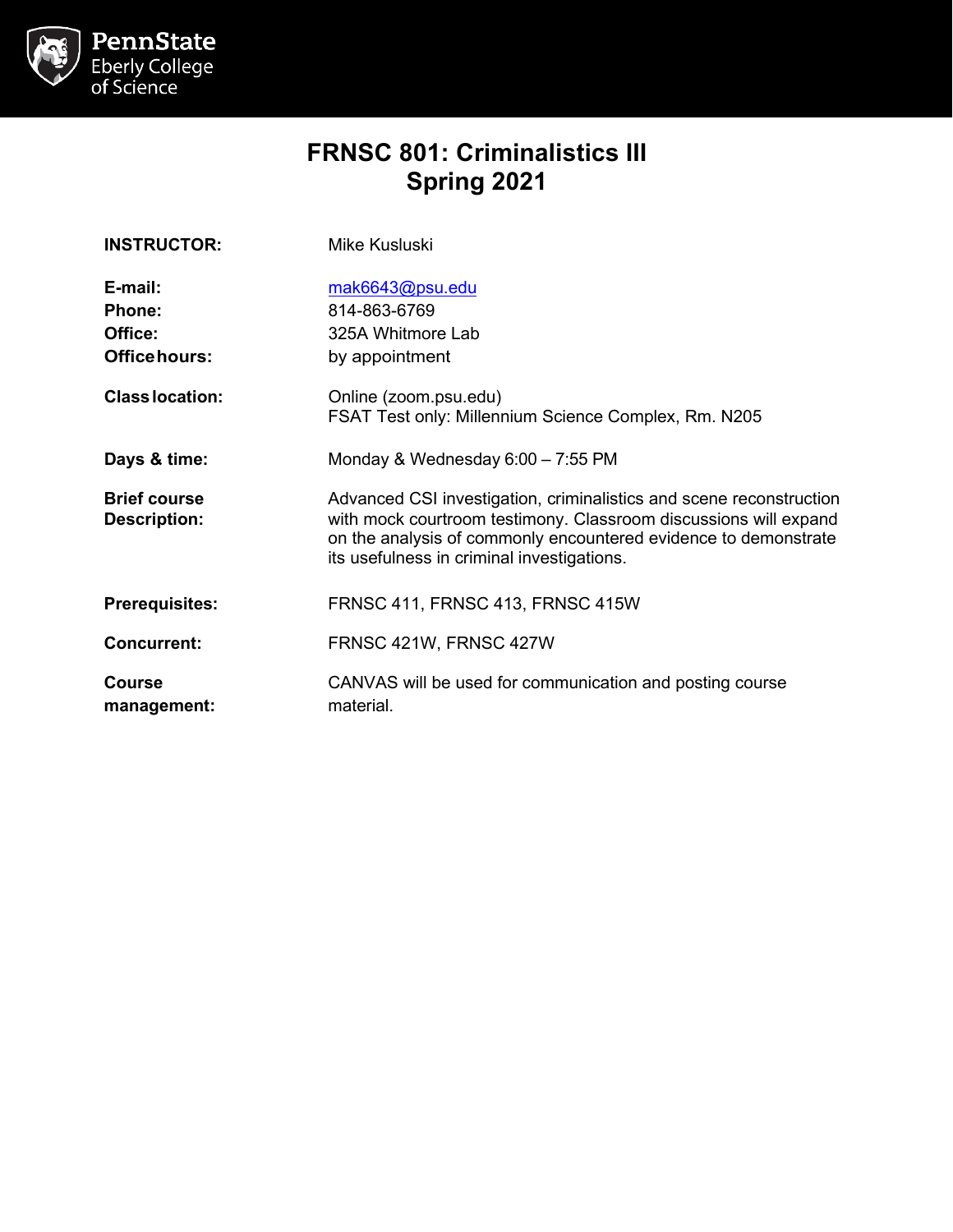### **Pandemic-Specific Policies:**

#### Course Format

This course is designated as a remote/in-person hybrid. However, with exception of the FSAT test, the course will be conducted exclusively online. The administration of the FSAT test is required by the American Board of Criminalistics to be conducted in-person. As long as health conditions permit, this test will be conducted in-person, with social distancing, face masks and any other necessary health precautions as proscribed by PSU.

Pennsylvania State University guarantees all students the right to attend 100% remotely. If you have any concerns regarding in-person attendance, please consult the instructor as soon as possible.

#### Course Delivery

Because the majority of this course involves group work, it will be delivered live from 6:00 PM – 7:55 PM Tuesdays and Thursdays. Certain class sessions may be recorded and will be available to students for review afterward.

### Mask Wearing and Social Distancing

We know from existing data that wearing a mask in public can help prevent the spread of COVID-19 in the community (Lyu & Wehby, 2020; CDC, 2020; Johns Hopkins Medicine, 2020). In accordance with PA Department of Health regulations and guidance from the Centers for Disease Control and Prevention (CDC), The Pennsylvania State University has determined that everyone will be required to wear a face mask in university buildings, including classrooms. You MUST wear a mask appropriately (i.e., covering both your mouth and nose) and social distance in the building if you are attending class in person. Masks have been provided for students, instructors, and staff, and everyone is expected to wear one. Students who do not wear a mask properly will be reminded once. Any additional noncompliance will result in removal from class and a referral to the PSU Office of Student Conduct.

#### Attendance and Participation

Because this course is being conducted online, participation is an essential requirement of attendance. Students are expected to log on before the start of class, remain online and participate for the entire session.

### Accommodation for Unforeseen Circumstances

The instructor will make every possible effort to accommodate the student learning experience and to complete the objectives of this course. Students are asked to do the same.

### Office Hours

Students are encouraged to speak with the instructor if they have any questions or issues. All office hours will be conducted remotely this semester. Please email the instructor to set up a time to meet on Zoom.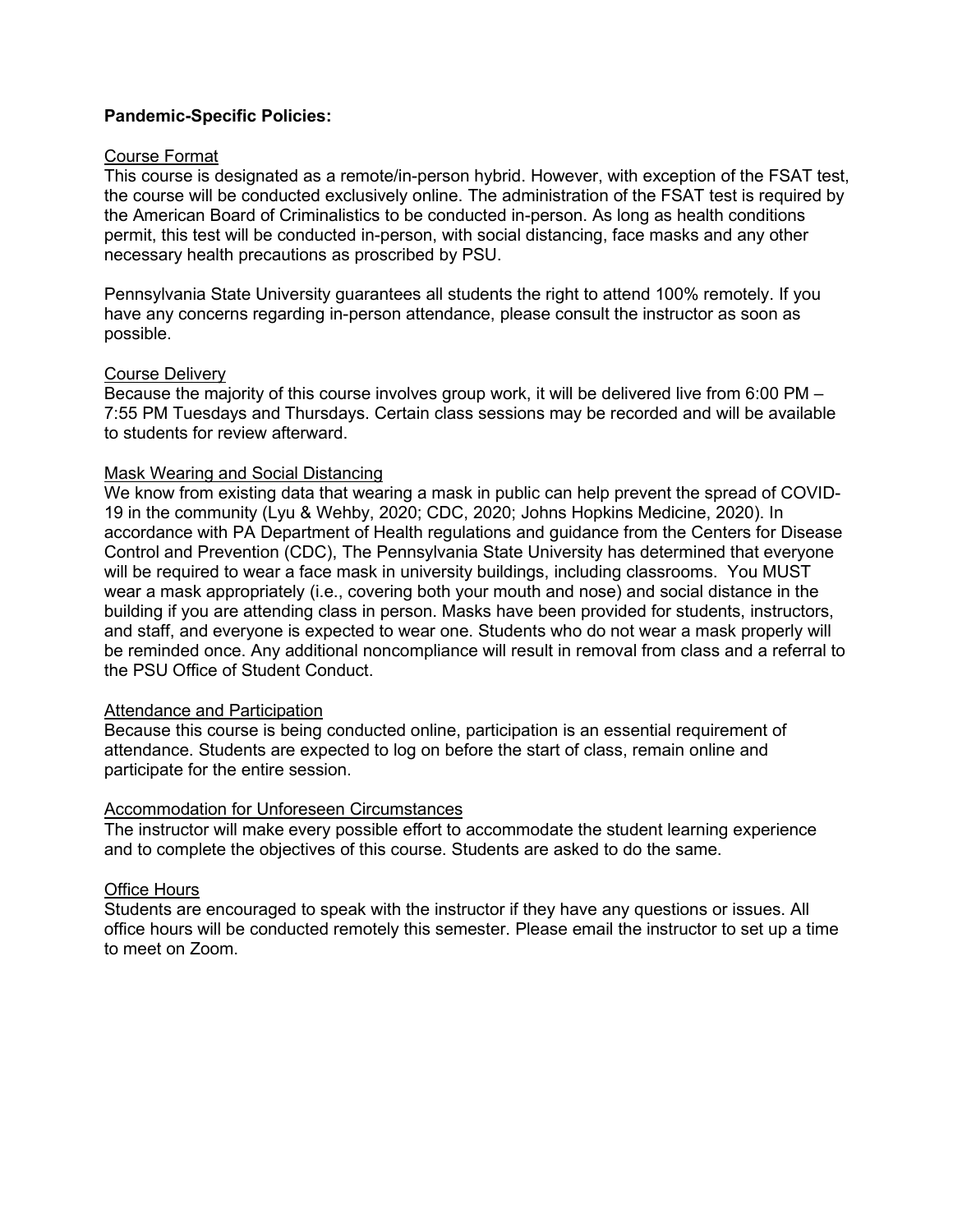# **Course Learning Objectives:**

The primary goals of this course are to:

- Finalize each student's education in criminalistics and forensic science through case studies, exercises (hands-on and problem sets), lectures, and examinations
- Assess the criminalistics and forensic science knowledge, skills, and abilities of each student
- Prepare each student to sit for the Forensic Science Assessment Test (FSAT) offered by the American Board of Criminalistics (ABC).
- Graduating students should possess the requisite skills to effectively manage the various types of physical evidence encountered at the crime scene and in the laboratory.

Students will be expected to build upon the knowledge and skills learned in previous courses. This course will emphasize and reinforce the importance of a holistic approach to the scientific investigation of crimes and other incidents. The integration of the different scientific disciplines is the foundation of the generalist philosophy in criminalistics, which forms the cornerstone of the American Board of Criminalistics certification process and upon which the FSAT is modeled. The significance of this strategy, when applied to the recognition, documentation, collection, control, and analysis of physical evidence from the scene to the courtroom, will be stressed.

Advanced concepts and problems will be explored throughout the course and critical, scientific thought processes will be underscored with case examples. The majority of the course will rely on the ability of each student to read and comprehend the assigned readings in advance of classroom lectures. Problem sets and examinations (written and/ or practical) will be utilized to assess progress throughout the course.

| <b>Required</b> | All textbooks used in Penn State Forensic Science program   |
|-----------------|-------------------------------------------------------------|
| textbooks:      | courses including, but not limited to, FRNSC 100, 210, 410, |
|                 | 411, 413, 415W, 421, and 427W                               |

# **Suggested Reading:**

- Chisum WJ, Turvey BE. Crime reconstruction. 2nd ed. Amsterdam: Elsevier Academic Press, 2011.
- Committee on Identifying the Needs of the Forensic Science Community/National Research Council. Strengthening forensic science in the United States: a path forward. Washington, D.C.: National Academy of Sciences, 2009. <https://www.ncjrs.gov/pdffiles1/nij/grants/228091.pdf>
- Horswell J, editor. The practice of crime scene investigation. London: Taylor & Francis, 2004.
- Inman K, Rudin R. Principles and practice of criminalistics: the profession of forensic science. Boca Raton: CRC Press, 2001.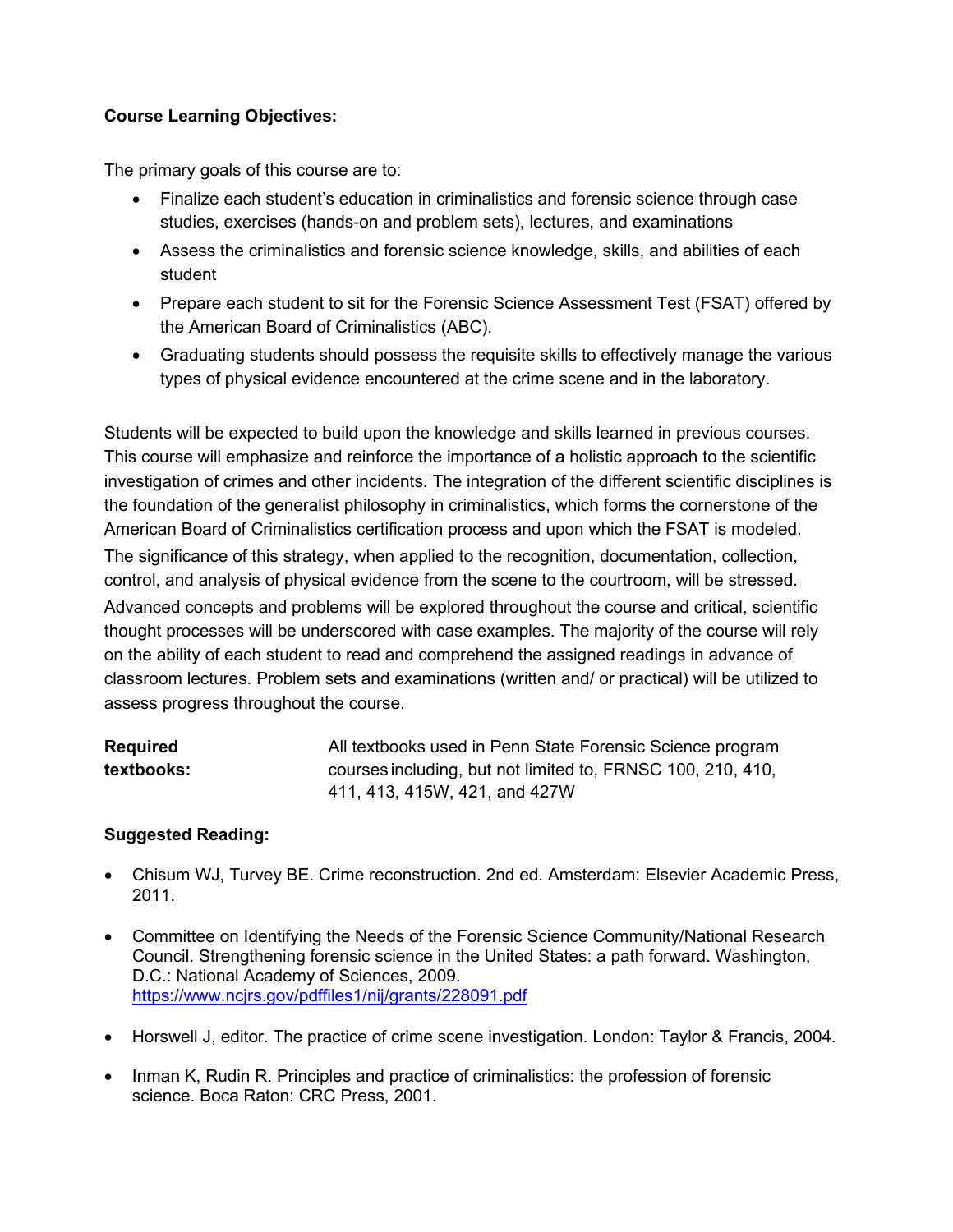### **Course Syllabus Modifications:**

Changes to the syllabus, class schedule, announcements, etc. will be communicated in class, via email and/or on CANVAS. Students are required to check their Penn State and CANVAS e-mail daily.

### **Information Literacy**

Students will recognize when research is required and will have the ability to access, analyze, integrate, and evaluate information from a variety of sources. These sources include, but are not limited to, Penn State library databases, published and other written materials, as well as computer sources (Internet, databases, etc.). If students encounter difficulty obtaining specific source materials, the instructor may be of assistance upon request.

### **Expected Course Behavior:**

- Students are expected to be actively involved in their acquisition of knowledge. Every student is responsible for all assigned reading, material presented in class, and computerassisted and delivered instructional material.
- All students are expected to behave ethically and with honor and integrity (see Academic Integrity Policy).
- Cell phones and other smart devices MUST BE SILENCED AT ALL TIMES.
- Texting during class will result in the student being asked to leave and the student will be counted as absent.
- Behavior deemed as disruptive to the instructor or fellow students (i.e., cell phone use, texting, excessive chatting, etc.) may result in the student being asked to leave. If you are asked to leave, you will be counted as absent for the entire class. If the behavior continues, the instructor has the right to ask that the student be removed from the course.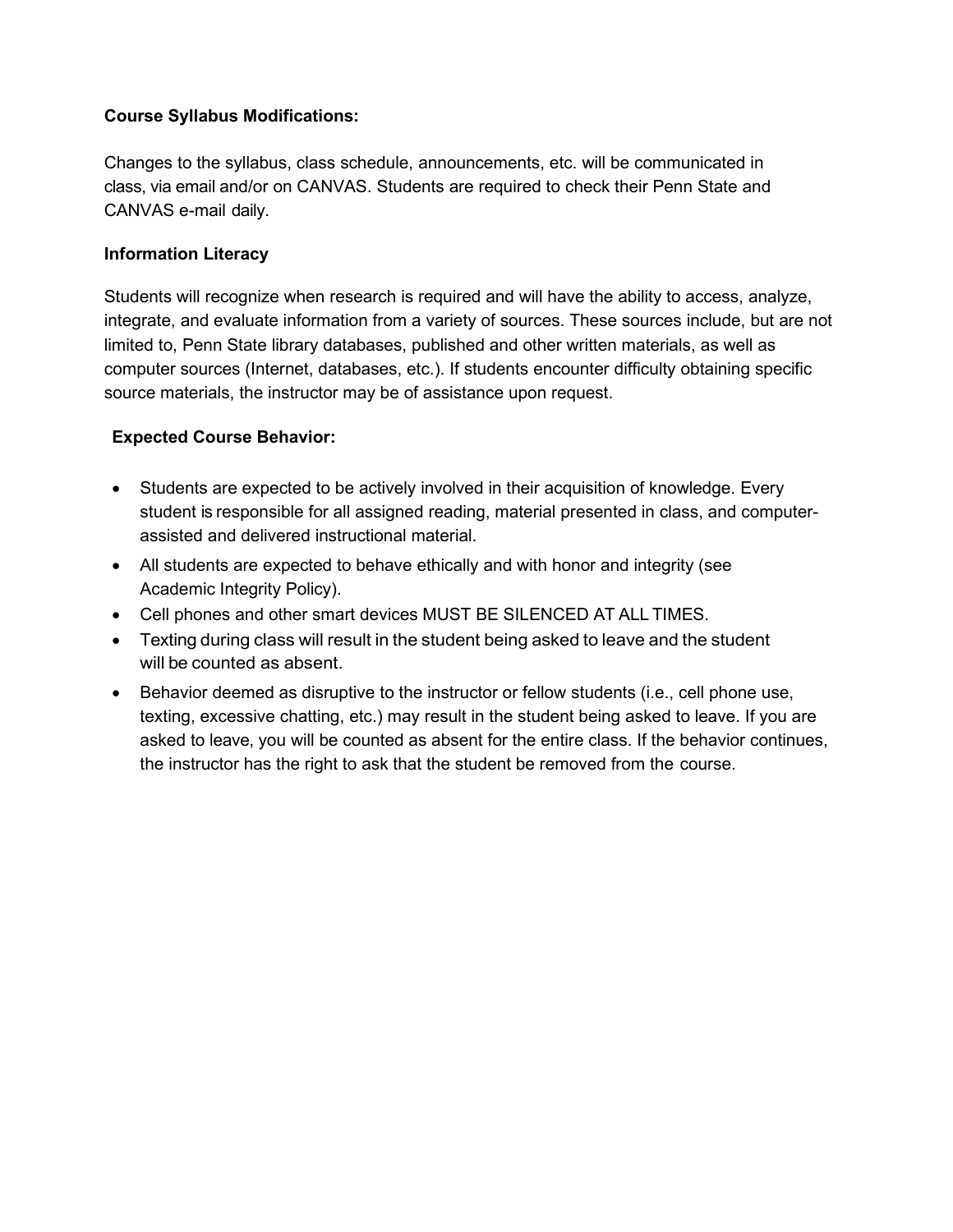# **American Board of Criminalistics (ABC) Forensic Science Assessment Test (FSAT)**

As outlined by the ABC\*, a qualified student candidate must:

- Understand the major scientific principles behind forensic science analysis.
- Understand how to recognize, collect, secure, and preserve physical evidence.
- Understand how to perform physical, chemical, and/or biological analyses to locate and identify items having evidential value.
- Understand how to interpret and compare analytical data generated from the analyses of physical/chemical evidence and known exemplars.
- Understand how to recognize the potential for forensic examinations in areas outside an area of specialization, prioritize the sequence of examinations, and handle evidence accordingly.
- Evaluate the appropriateness and/or the appropriate method of securing samples.
- Understand the use of laboratory instrumentation.
- Observe safe practices to ensure the safety of analysts.
- Understand legal processes including courtroom testimony, relevant legal decisions and concepts.
- Recognize and employ quality assurance measures to ensure the integrity of the analyses.
- Understand the importance of impartial and ethical work practices.

[\\*https://www.criminalistics.com/uploads/3/2/3/3/32334973/fsat\\_study\\_guide\\_v1\\_1.pdf](https://www.criminalistics.com/uploads/3/2/3/3/32334973/fsat_study_guide_v1_1.pdf) ABC FSAT Study Guide v1.1 January 2014 (accessed 23JUL2020)

**Changes to the FSAT Test: Until recently, the FSAT test was developed using the same question pool as the ABC General Knowledge Exam (Comprehensive Criminalistics). In 2018, the FSAT test was updated with a new pool of test questions submitted by forensic science faculty from FEPACaccredited programs. However, the study guide has not been updated and may not reflect all of the material included in the new version of the test. The existing ABC study guide lists a set of recommended reference materials for study preparation (below). However, the new questions were drawn from** *any* **authoritative source. Students should not limit their test preparation to the references listed below, especially for those references viewed as authoritative in the discipline.** 

### **FSAT references:**

Crime Scene

- Fisher BAJ. Techniques of crime scene investigation. 7th ed. Boca Raton: CRC Press, 2004. Criminalistics and Forensic Science
- Houck M, Siegel J. Fundamentals of forensic science. Burlington, MA: Elsevier Academic Press, 2006.
- Saferstein R. Criminalistics: an introduction to forensic science. 7th ed. (or higher). Upper Saddle River, NJ: Prentice Hall, 2007.
- Saferstein R, editor. Forensic science handbook, volume I. 2nd ed. Englewood Cliffs, NJ: Prentice Hall, 2002.
- Saferstein R, editor. Forensic science handbook, volume II. 2nd ed. Englewood Cliffs, NJ: Prentice Hall, 2005.
- Saferstein R, editor. Forensic science handbook, volume III. Englewood Cliffs, NJ: Prentice Hall, 1993.

Forensic Chemistry

• Bell S. Forensic chemistry. Upper Saddle River, NJ: Pearson Prentice Hall, 2006. Forensic DNA

• Butler J. Forensic DNA typing. San Diego, CA: Academic Press, 2001. Professional Conduct and Ethics

• American Board of Criminalistics. Rules of professional conduct[.](http://www.criminalistics.com/uploads/3/2/3/3/32334973/form_09-0001f_abc_rules_of_professional_conduct.pdf) [http://www.criminalistics.com/uploads/3/2/3/3/32334973/form\\_09-](http://www.criminalistics.com/uploads/3/2/3/3/32334973/form_09-0001f_abc_rules_of_professional_conduct.pdf) 0001f abc\_rules\_of\_professional\_conduct.pdf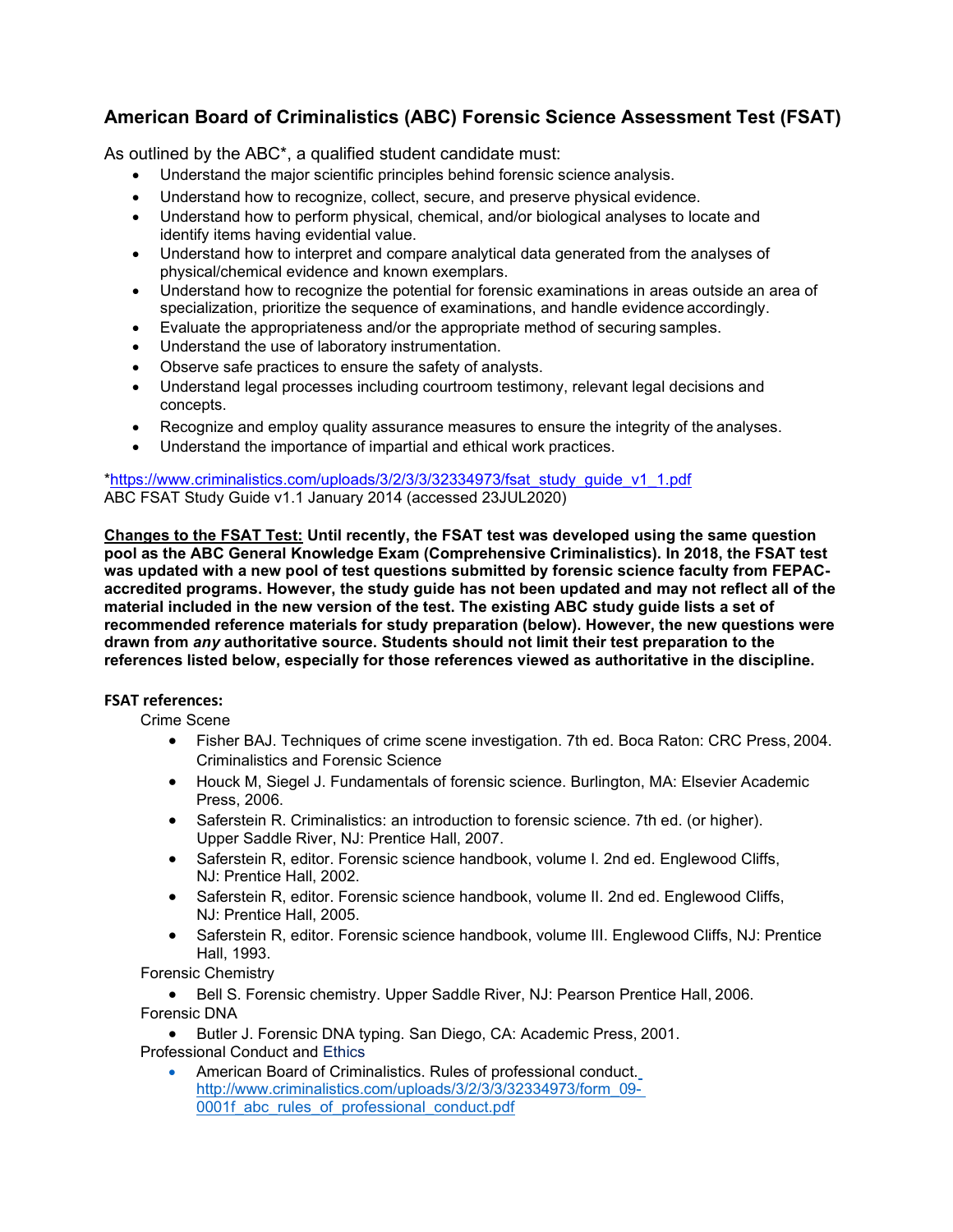# **Assessments**

| <b>Assessment</b>                             |  |  |
|-----------------------------------------------|--|--|
| <b>Reconstruction Exercise</b>                |  |  |
| <b>Mock Trial Voir Dire Exercise</b>          |  |  |
| <b>Mock Trial Direct Testimony Exercise</b>   |  |  |
| <b>Mock Trial Cross Examination Exercise</b>  |  |  |
| LinkedIn.com profile                          |  |  |
| <b>Job Posting Analysis</b>                   |  |  |
| Resume (draft)                                |  |  |
| Resume (final)                                |  |  |
| Cover Letter (job specific)                   |  |  |
| Mock Job Interview                            |  |  |
| Case Study Progress Updates (4 @ 25 pts each) |  |  |
| <b>Case Study Presentation 1</b>              |  |  |
| <b>Case Study Presentation 2</b>              |  |  |
| <b>Total Points</b>                           |  |  |

- Students are responsible for keeping a back-up copy of all submitted take-home work.
- All assignments are due on the date and time specified unless otherwise determined by the instructor (see Late Submission of Assignments).
- Additional requirements/instructions may be given at the time an assessment is assigned

# **Grades**

| А  | 93% to 100%   |
|----|---------------|
| А- | 90% to 92%    |
| В+ | 87% to 89%    |
| R  | 83% to 86%    |
| В- | 80% to 82%    |
| C+ | 77% to 79%    |
| C. | 70% to 76%    |
| D  | 60% to 69%    |
| F  | less than 60% |

Fractions of a percent will only be rounded up from the one-tenth percent value to an integer value (for example, 89.50% = 90% but 89.49% = 89%)

# **Late Submission of Assignments**

- 10% deduction/day
- Maximum deduction = 100%
- Extensions may be granted for exigent circumstances (documentation may be requested)
- Presentation slides must be submitted to the instructor no later than 11:59 PM the day immediately preceding the scheduled presentation.
- Slides must be submitted as a single PDF file, one slide per page.
- Files must be submitted via e-mail or file-sharing provider; e.g., CANVAS, Dropbox.com, etc.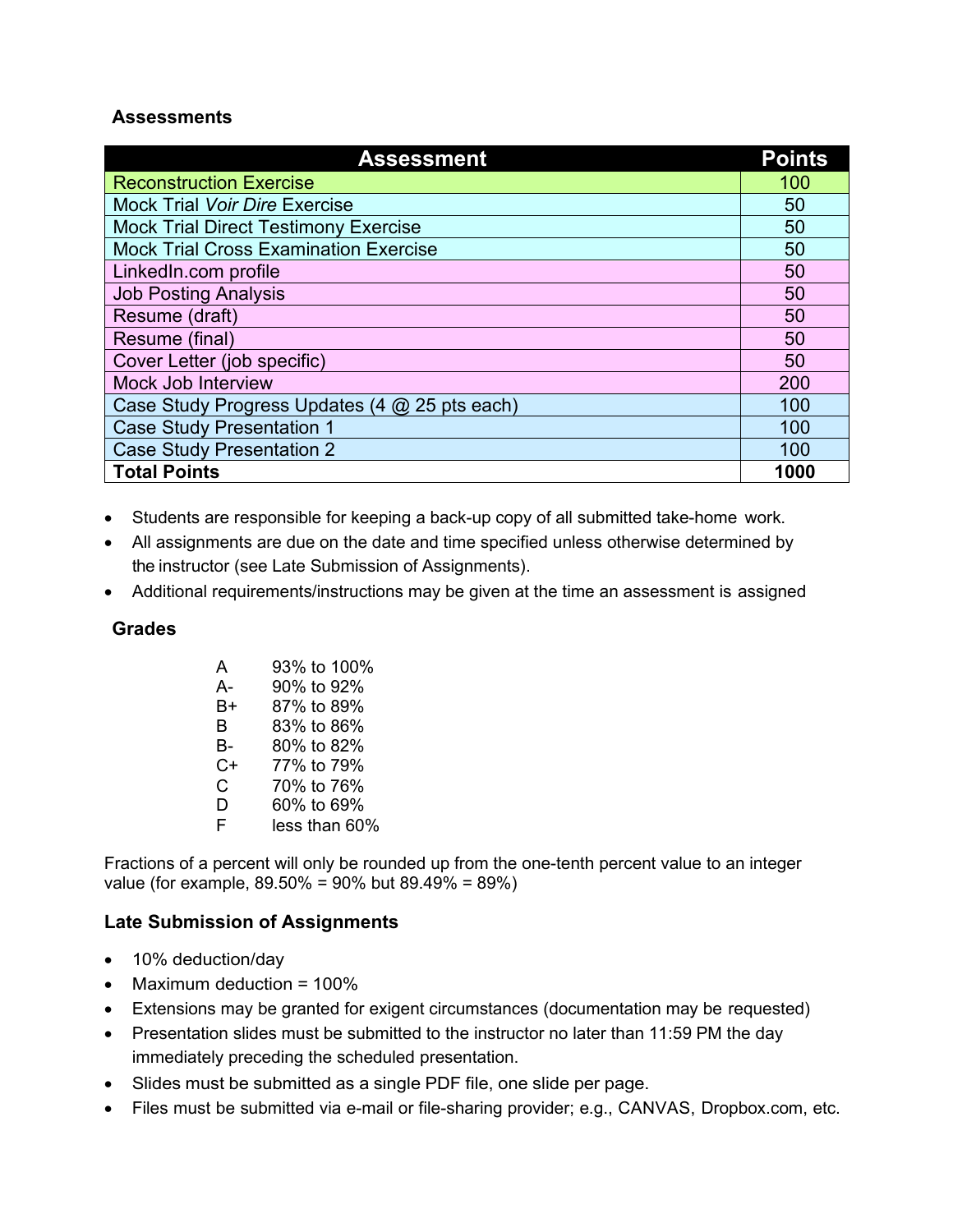# **Attendance**

- The instructor reserves the right to require written documentation of any event(s) leading to missed classes (funerals, hospitalization, physician's office visit, etc.).
- If a student is absent, they will be responsible for all content that has been covered on that day. This includes lecture content, announcements, assignments, and any other material distributed to the class. The student is also responsible to be prepared for the next class.
- Students are expected to attend all scheduled class sessions (refer to University Faculty Senate Policy 42-27: Class Attendance for further information). Recurrent attendance issues will result in deductions from the final course score.
- Two (2) unexcused absences: 10% deduction
- Three (3) unexcused absences: 25% deduction
- Four (4) unexcused absences: 40% deduction
- NOTE: Two late arrivals (> 5 minutes) equal one unexcused absence

# **Academic Integrity**

All Penn State policies regarding ethics and honorable behavior apply to this course (see links below for policy statements). Academic integrity is the pursuit of scholarly activity free from fraud and deception and is an educational objective of this institution. All University policies regarding academic integrity apply to this course. Academic dishonesty includes, but is not limited to, cheating, plagiarizing, fabricating of information or citations, facilitating acts of academic dishonesty by others, having unauthorized possession of examinations, submitting work of another person or work previously used without informing the instructor, or tampering with the academic work of other students. For any material or ideas obtained from other sources, such as the text or things you see on the web, in the library, etc., a source reference must be given. Direct quotes from any source must be identified as such. All examination answers must be your own, and you must not provide any assistance to other students during examinations. Any instances of academic dishonesty WILL be pursued under the University and Eberly College of Science regulations concerning academic integrity.

Discussion of course concepts and cooperative study are encouraged; however, collaboration, discussion, assistance, cheating, plagiarism, etc., are NOT permitted during examinations or other assignments as specified by the instructor. Integrity and ethics are considered exceptionally important by the instructor.

# **Code of Mutual Respect**

The Code of Mutual Respect and Cooperation was developed to embody the values that we hope our faculty, staff, and students possess, consistent with the aspirational goals expressed in the Penn State Principles. The University is strongly committed to freedom of expression, and consequently, the Code does not constitute University or College policy, and is not intended to interfere in any way with an individual's academic or personal freedoms. We hope, however, that individuals will voluntarily endorse the 12 principles set forth in the Code, thereby helping us make the Eberly College of Science a place where every individual feels respected and valued, as well as challenged and rewarded.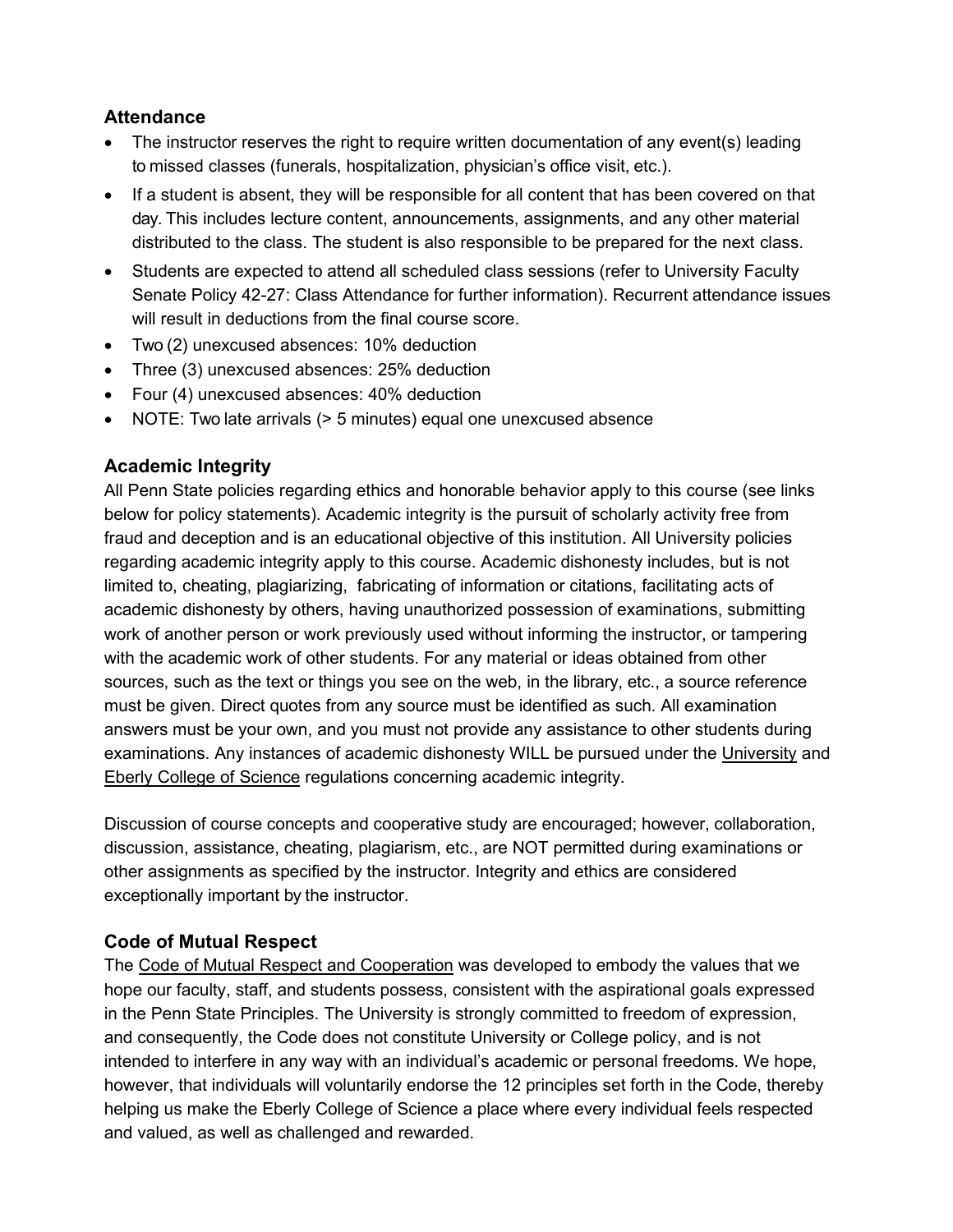# **Disability Accommodations**

PennStatewelcomesstudentswithdisabilitiesintotheUniversity'seducationalprograms. Every Penn State campus has an office for students with disabilities. Student Disability Resources (SDR)Website provides contact information for every Penn State campus: <http://equity.psu.edu/sdr/disability-> coordinator. For further information, please visit Student Disability Resources Web site: http:// equity.psu.edu/sdr.

In order to receive consideration for reasonable accommodations, you must contact the appropriate disability services office at the campus where you are officially enrolled, participate in an intake interview, and provide documentation: [http://equity.psu.edu/sdr/guidelines. I](http://equity.psu.edu/sdr/guidelines)f the documentation supports your request forreasonable accommodations, your campus's disability services office will provide you with an accommodation letter. Please share this letter with your instructors and discuss the accommodations with them as early in your courses as possible. You must follow this process for every semester that you request accommodations.

# **Counseling and Psychological Services (CAPS)**

Many students at Penn State face personal challenges or have psychological needs that may interfere with their academic progress, social development, or emotional wellbeing. The university offers a variety of confidential services to help you through difficult times, including individual and group counseling, crisis intervention, consultations, online chats, and mental health screenings. These services are provided by staff who welcome all students and embrace a philosophy respectful of clients' cultural and religious backgrounds, and sensitive to differences in race, ability, gender identity and sexual orientation.

| Counseling and Psychological Services at University Park (CAPS): 814-863-0395 |                      |  |
|-------------------------------------------------------------------------------|----------------------|--|
| http://studentaffairs.psu.edu/counseling/                                     |                      |  |
| Penn State Crisis Line (24 hours/7 days/week):                                | 877-229-6400         |  |
| Crisis Text Line (24 hours/7 days/week):                                      | Text LIONS to 741741 |  |

# **Educational Equity and Bias Reporting**

PennState takes great pride to foster a diverse and inclusive environment for students, faculty, and staff. Acts of intolerance, discrimination, or harassment due to age, ancestry, color, disability, gender, gender identity, national origin, race, religious belief, sexual orientation, or veteran status are not tolerated and can be reported through Educational Equity via the Report Bias webpage [\(http://equity.psu.edu/](http://equity.psu.edu/) reportbias/).

# **Mandated Reporting (Title IX)**

Penn State's policies require faculty to share information about incidents of sex-based discrimination and harassment (discrimination, harassment, sexual harassment, sexual misconduct, dating violence, domestic violence, stalking, and retaliation) with Penn State's Title IX coordinator or deputy coordinators, regardless of whether the incidents are stated in person or shared by students as part of their coursework. For more information regarding the University's policies and procedures for responding to reports of sexual or gender-based harassment or misconduct, please visit http:// titleix.psu.edu. Additionally, faculty members are required to report on any reasonable suspicion of child abuse in accordance with the Pennsylvania Child Protective Services Law.